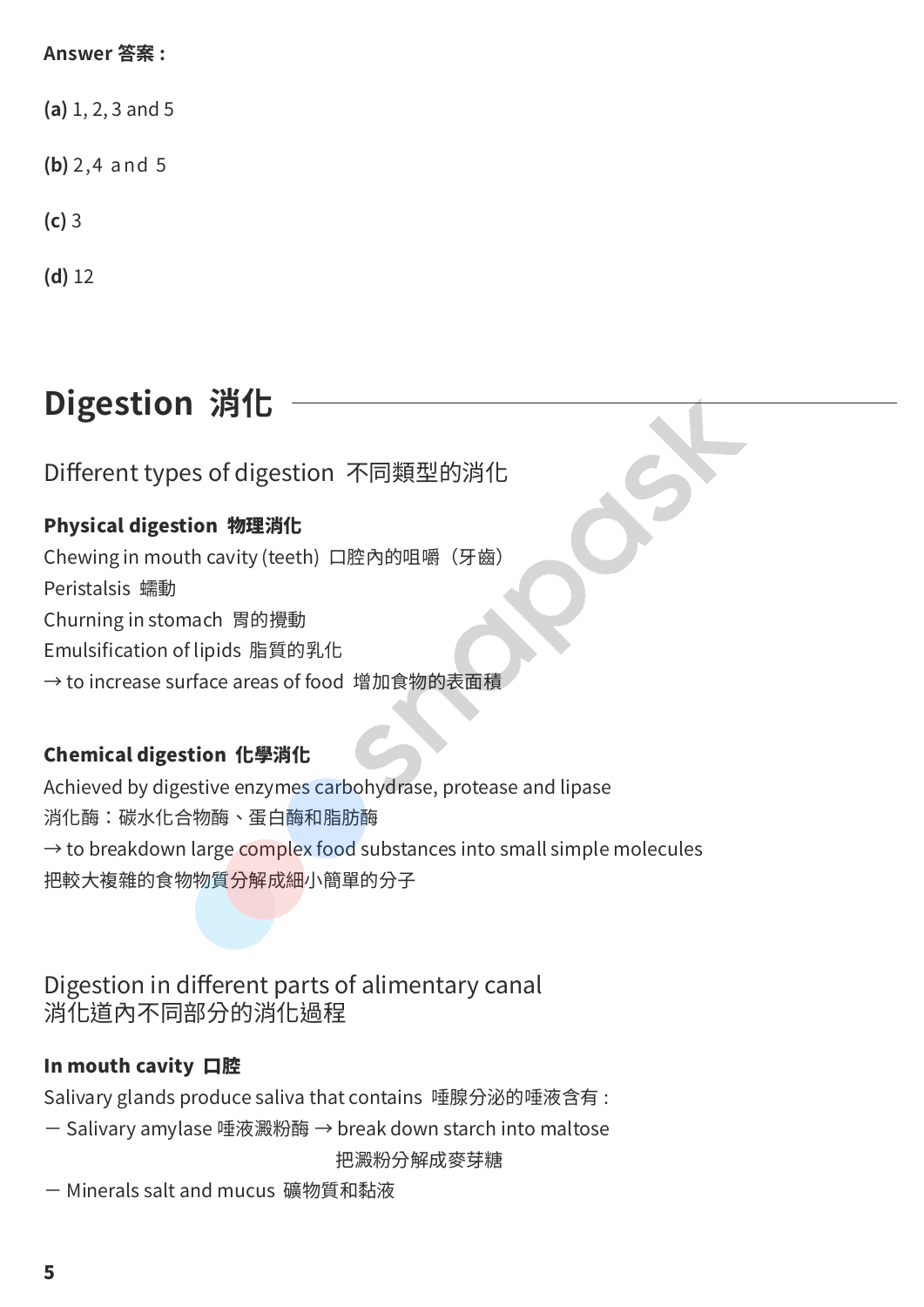#### In stomach 胃

Gastric glands produce gastric juice that contains 胃腺分泌的胃液含有

- Protease 蛋白酶 → break down protein into peptide 把蛋白質分解成肽
- Hydrochloric acid 氫氯酸
	- $\rightarrow$  kill bacteria in food and provide acidic environment for protease 殺死食物中的細菌和提供酸性環境給蛋白酶

### In small intestine (duodenum) 小腸 ( 十二指腸 )

#### **Bile 膽汁**

Produced by the liver, stored in gall bladder, and it contains: 由肝分泌,儲存在膽囊中,含有:

- bile salt 膽鹽
	- $\rightarrow$  emulsify lipids into small droplets, which increases surface area for the action of enzyme 把脂質乳化成小油滴,增加酶作用的表面積
- sodium hydrogencarbonate which is alkaline 鹼性的碳酸氫鈉
	- $\rightarrow$  neutralizes the acidic chyme, provides an alkaline medium 中和酸性的食糜和提供鹼性的媒介
- bile pigment 膽色素

#### **Pancreatic juice 胰液**

Produced by pancreas and it contains 由胰分泌,含有:

- pancreatic amylase, lipase and protease (only juice that contains lipase) 胰澱粉酶、脂肪酶和蛋白酶(唯一擁有脂肪酶的消化液)

Lipase 脂肪酶 → breakdown lipids into fatty acid and glycerol 把脂質分解成脂肪酸和甘油

#### **Intestinal juice 腸液**

Produced by the glands in the wall of small intestine and it contains: 由小腸壁的腺分泌,含有:

- carbohydrase and protease 碳水化合物酶和蛋白酶